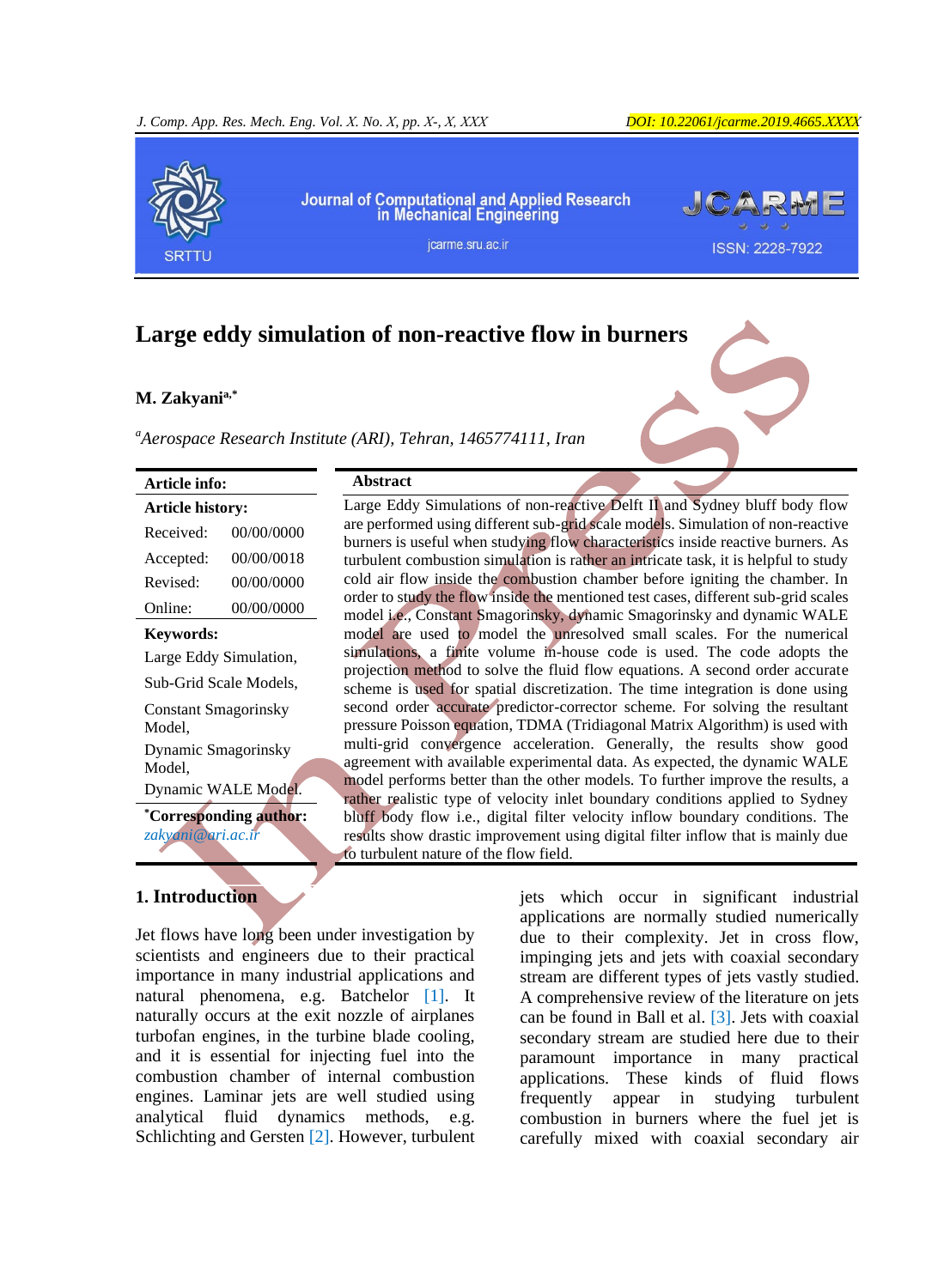stream, e.g. [Branley and Jones](#page-9-3) [4]. To have a complete combustion which by itself is important for lower pollutant emission and better combustion efficiency, fuel jet and oxidizer coflow should mix evenly in the combustion chamber. With the continuous development of digital computers and help of Computational Fluid Dynamics (CFD), many physical aspects of jet flows are better understood. State-of-theart turbulence models perform a crucial role in our ability to predict and understand such fluid flow phenomena like jets.

Two widely used turbulence modeling approaches, i.e. Reynolds Averaged Navier-Stokes (RANS) and Large Eddy Simulation (LES), are frequently used to accurately simulate and predict turbulent flows, e.g. [Wilcox](#page-9-4) [5]. In the current work, LES is properly used to study velocity field of turbulent jets with secondary axial co-flow. LES showed promising results in turbulent flow simulations especially when large-scale energy containing eddies are resolved. The most widely used LES model was proposed by [Smagorinsky](#page-9-5) [6]. He naturally assumed that the eddy viscosity was proportional to the sub-grid characteristic length scale  $\Delta x$  and to the characteristic turbulent velocity based on the second invariant of the filtered field deformation tensor. The scholarly literatures on LES and its applications are so vast and diverse that interested readers are referred to review articles of [Lesieur and Metais](#page-9-6) [7], [Piomelli](#page-9-7) [8] and [Zhiyin](#page-9-8) [9].

The first published study of fluid jets dates back to almost 100 years ago according to [Ball et al.](#page-9-2) [\[3\]](#page-9-2). However, studying jets using LES is a relatively new subject with first results appeared in the 1980s. Nevertheless, a more recent work by [Bogey et al.](#page-9-9) [10] adopted explicit filtering with and without dynamic Smagorinsky model to simulate a round free jet at Mach number  $M =$ 0.9. They accurately reported the contributions of molecular viscosity, filtering and dynamic Smagorinsky model to energy dissipation. They reasonably concluded that alternatives to the eddy-viscosity approach by explicitly applying a selective filter to the flow variables would result in minimized dissipation of energy at larger scales. Due to importance of inflow turbulent condition, [Abboud and Smith](#page-9-10) [11] used a digital

filter method and a synthetic eddy method in studying flow field of a coaxial turbulent jet. They showed using a synthetic turbulent inflow velocity boundary condition will drastically improve the results. Large eddy simulations of the turbulent flows of twin parallel jets are also performed by [Li et al.](#page-9-11) [12] which is important in development of next generation nuclear reactors. Other notable application typically includes jet into cross flows, which typically occurs in turbine blade cooling, fuel nozzle discharge and VTOL aircrafts. [Jones and Wille](#page-9-12) [13] used LES to simulate a plane jet in a cross-flow. [di Mare et](#page-9-13)  al. [\[14\]](#page-9-13) and [Majander and Siikonen](#page-9-14) [15] adopted the LES to simulate a round jet penetrating into a cross flow. They were able to properly capture the counter-rotating vortex pair, traveling in the stream-wise direction.

The prediction of the jet noise emanating from aircraft nozzles represents another application of jet flows. [Bodony and Lele](#page-9-15) [16] and [DeBonis](#page-9-16) [\[17\]](#page-9-16) provide a comprehensive review of the relevant research in this field.

Moreover, in a combustion chamber, the fuel jet coming from a fuel nozzle penetrates into the air stream and after sufficient mixing it will combust. A review of the use of LES for simulating combustion systems can be found in [Pitsch](#page-10-0) [18]. [Kim et al.](#page-10-1) [19] used LES to simulate a lean premixed dry low-NOx combustion chamber. The specific purpose was to study the operational capability of LES for design of realistic hardware. [di Mare et al.](#page-9-13) [14] applied standard Smagorinsky-Lilly to simulate a model gas turbine combustor. They could adequately capture the complex flow pattern inside the combustion chamber successfully. There have been many fundamental researches in using LES in combustion. [Pitsch and Steiner](#page-10-2) [20] used dynamic procedure to fine-tune the Smagorinsky constant for the simulation of Sandia flame D. [Branley and Jones](#page-9-3) [4] used also the dynamic Smagorinsky procedure to simulate hydrogen diffusion flames. [Navarro-Martinez and](#page-10-3)  [Kronenburg](#page-10-3) [21] presented results for the Sydney bluff-body burner using the dynamic Smagorinsky model.

In this paper, the potential effects of various SGS models on two types of jet flows are investigated. These flows are primarily used to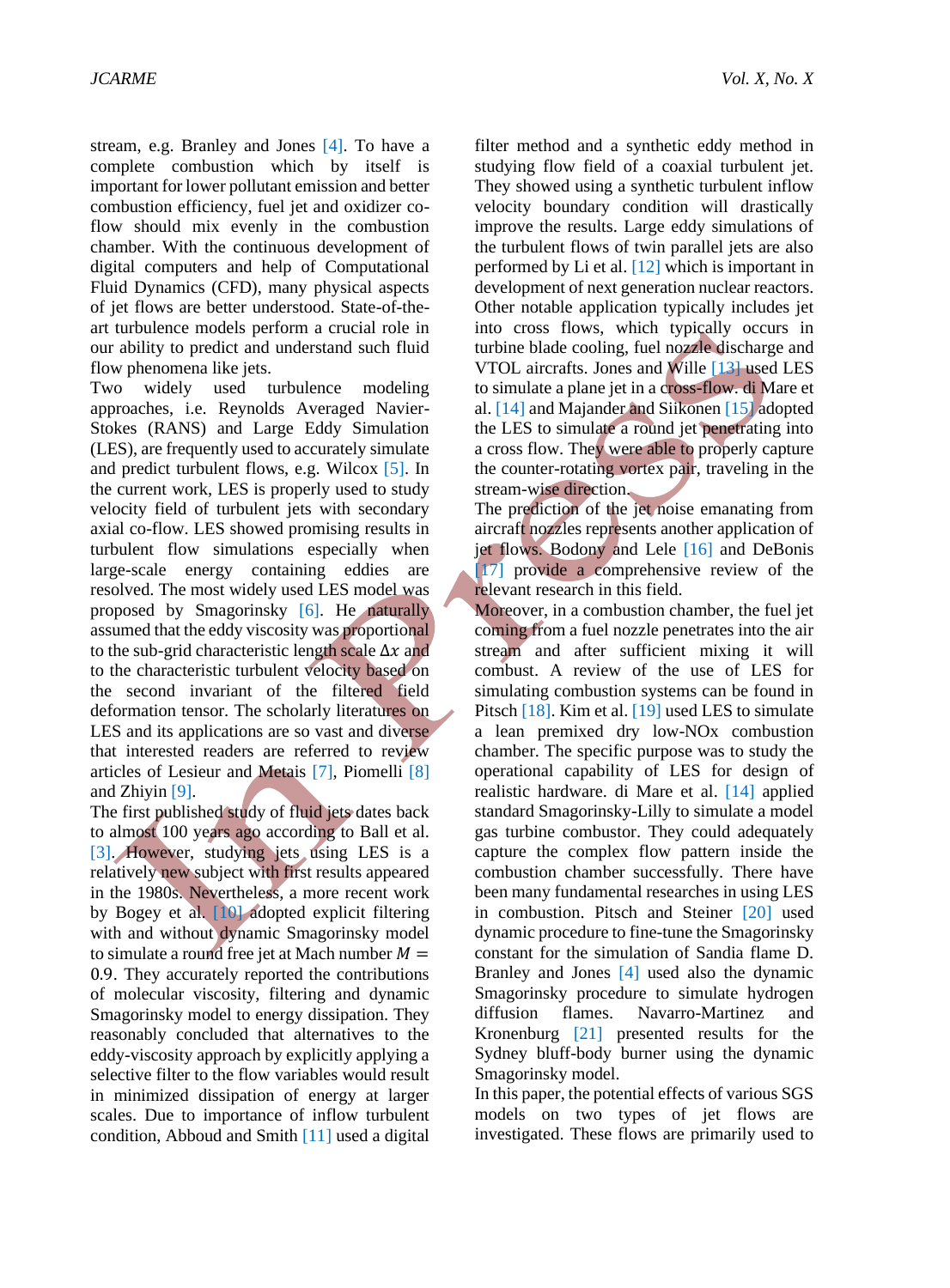study combustion of the fuel jet in surrounding stream of air. This type of flow typically happens in combustion chambers of gas turbines and jet engines when fuel jet mixes and burn with compressed air supplied by the compressor.

To better explain the phenomena in the combustion chamber, studying cold flow is necessary. This would help to analyze mixing of the jet in the stream of air. The mixing controls the combustion process in the chamber. After cold flow tests, normally hot test is performed to further study the phenomena.

First, Delft II non-reactive jet flow is used to compare the effects of SGS modeling and then Sydney non-reactive bluff-body is used for the comparison of the models. The first case is shear flows without wall and the second one is a shear flow with the presence of the wall. In the current study various SGS models are adopted to analyze the ability of the models in capturing important phenomena happening in the mixing chamber. In addition, the effect of inlet boundary condition is investigated to further improve the results.

# **2. Modeling**

In LES a Favre filter is applied to the Navier-Stokes equations [Sagaut \[22\]](#page-10-4), leading to

$$
\frac{\partial \overline{\rho}}{\partial t} + \frac{\partial \overline{\rho} \tilde{u}_i}{\partial x_i} = 0
$$
\n
$$
\frac{\partial \overline{\rho} \tilde{u}_i}{\partial t} + \frac{\partial \overline{\rho} \tilde{u}_i \tilde{u}_j}{\partial x_j} = -\frac{\partial \overline{\rho}}{\partial x_i} + \frac{\partial}{\partial x_j} \left[ \overline{\mu} \left( \frac{\partial \tilde{u}_i}{\partial x_j} + \frac{\partial \tilde{u}_j}{\partial x_i} - \frac{\partial \tilde{u}_i}{\partial x_j} \right) - \tau_{ij}^{sgs} \right]
$$
\n(1)

where the sub-grid scale (SGS) stress can be modeled as

$$
\tau_{ij}^{sgs} - \frac{1}{3} \tau_{kk}^{sgs} \delta_{ij} = 2\mu_t (\tilde{S}_{ij} - \frac{1}{3} \tilde{S}_{mm} \delta_{ij})
$$
 (3)

with the Favre filtered strain rate,  $\tilde{S}_{ij}$ , defined as

$$
\tilde{S}_{ij} = \frac{1}{2} \left( \frac{\partial \tilde{u}_i}{\partial x_j} + \frac{\partial \tilde{u}_j}{\partial x_i} \right) \tag{4}
$$

and  $\mu_t$  represent the turbulent diffusion. In the current study, the potential effects of three different sub-grid scale models are investigated: the constant Smagorinsky model, the dynamic Smagorinsky model and a newly developed dynamic version of the WALE model [Ghorbaniasl \[23\]](#page-10-5).

# **2.1. Constant Smagorinsky model**

In the constant Smagorinsky approach the turbulent viscosity is obtained by a simple approximation

$$
\mu_t = \overline{\rho}(C_S \Delta)^2 |\tilde{S}_{ij}|
$$
  
where (5)

$$
|\tilde{S}_{ij}| = \sqrt{2\tilde{S}_{ij}\tilde{S}_{ij}}
$$
 (6)

and  $C_S$  is the Smagorinsky constant.  $\Delta$  is the filter width taken here as the cubic root of the local grid cell volume.  $C_s = 0.1$  is used in the present work, following [Lesieur and Metais \[7\]](#page-9-6).

# **2.2. Dynamic Smagorinsky model**

The primary drawback of the constant Smagorinsky model in common is the unrealistic prediction of the turbulent viscosity in near-wall regions. In the constant Smagorinsky model, the turbulent viscosity on the wall does not decay as fast as anticipated. Therefore, the model has difficulties in handling wall-bounded flows. To overcome this practical limitation a damping function can be typically used in the near-wall region. However, the problem of properly tuning  $C<sub>S</sub>$  remains a challenge with the limitations of using a damping function. The dynamic procedure proposed by [Germano et al. \[24\]](#page-10-6) beneficially uses the scale similarity of the turbulent motion of the fluid to properly determine the Smagorinsky constant locally. Since the approach has been described already extensively in the literature, the mathematical formulation of the dynamic Smagorinsky model is not given here. Interested readers are referred to the original paper [Germano et al. \[24\]](#page-10-6) or the review study of [Lesieur and Metais](#page-9-6) [7].

# **2.3. Dynamic wall adapted local eddy viscosity (WALE) model**

The wall adapted local eddy viscosity (WALE) model is initially proposed by [Nicoud and](#page-10-7)  [Ducros \[25\]](#page-10-7). The model, similar to the constant Smagorinsky and dynamic Smagorinsky model, is an eddy viscosity type model. The WALE model is intentionally designed to return the correct wall variation of the sub-grid scale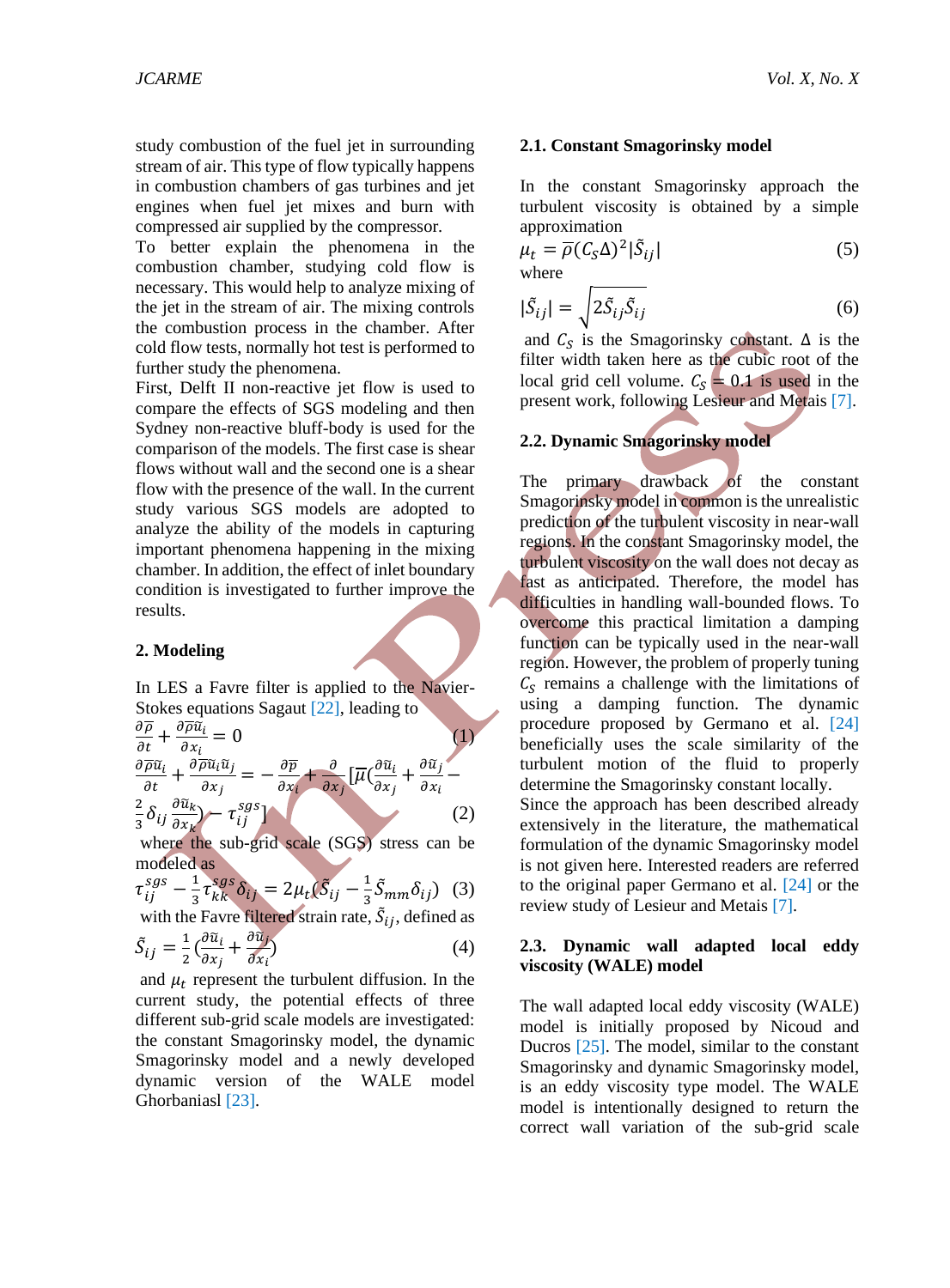viscosity. The model accounts for the strain and the rotation rate to properly obtain the eddy viscosity. Following this model, we have.

$$
\mu_t = \overline{\rho}(C_w \Delta)^2 |\tilde{S}_w|
$$
\nwhere

\n
$$
(7)
$$

$$
\left|\tilde{S}_{w}\right| = \frac{(\tilde{S}_{ij}^{d}\tilde{S}_{ij}^{d})^{3/2}}{(\tilde{S}_{ij}\tilde{S}_{ij})^{5/2} + (\tilde{S}_{ij}^{d}\tilde{S}_{ij}^{d})^{5/4}}
$$
(8)

and

$$
\tilde{S}_{ij}^d = \frac{1}{2} \left( \tilde{g}_{ij}^2 + \tilde{g}_{ji}^2 \right) - \frac{1}{3} \tilde{g}_{kk}^2 \delta_{ij}
$$
\n(9)

\nwhere

where

$$
\tilde{g}_{ij}^2 = \frac{\partial \tilde{u}_i}{\partial x_k} \frac{\partial \tilde{u}_k}{\partial x_j} \tag{10}
$$

 $c_w$  represent the model parameter and should be adjusted accordingly. Like the constant Smagorinsky model, the dynamic procedure proposed by [Germano et al. \[24\]](#page-10-6) can be appropriately applied to the WALE model. [Ghorbaniasl and Lacor \[26\]](#page-10-8) developed a dynamic version of the model to precisely adjust the model parameter locally in time and space. The model showed promising results when applied to the periodic channel flow.

#### **3. Numerical algorithm**

The LES code used for solving the Navier-Stokes equations is an in-house code [Zakyani](#page-10-9)  [\[27\]](#page-10-9). The flow equations are solved using the projection method of [Chorin \[28\]](#page-10-10). The resulting Poisson equation for the pressure is solved efficiently with a tridiagonal matrix algorithm. To accelerate convergence, the multi-grid method is used. The convective fluxes are discretized with a second-order central scheme for the momentum equation. A predictorcorrector method [Pitsch and Steiner](#page-10-2) [20] is used for time integration of the unsteady Favre filtered Navier-Stokes equations. The code can adequately deal with variable density low Mach number flows. For completeness, the predictorcorrector method used in this study, which is 2nd order accurate in time, is short explained.

#### **Predictor step**

Using the second order Adams-Bashforth method with variable step size for time integration of the Navier-Stokes equations, the discretized momentum equations read

$$
\frac{(\overline{\rho}\widetilde{u}_i)^* - (\overline{\rho}\widetilde{u}_i)^n}{\Delta t^n} = (1 + \frac{1}{2} \frac{\Delta t^n}{\Delta t^{n-1}}) Res_u^n - (\frac{1}{2} \frac{\Delta t^n}{\Delta t^{n-1}}) Res_u^{n-1}
$$
\n(11)

where  $Res_u$  is defined as

$$
\text{Res}_{u} = -\frac{\partial \overline{\rho} \tilde{u}_{i} \tilde{u}_{j}}{\partial x_{j}} + \frac{\partial}{\partial x_{j}} \left( (\overline{\mu} + \mu_{t}) \left( \frac{\partial \tilde{u}_{i}}{\partial x_{j}} + \frac{\partial \tilde{u}_{j}}{\partial x_{i}} - \frac{2}{3} \frac{\partial \tilde{u}_{k}}{\partial x_{k}} \right) \right)
$$
(12)

The corrected velocity field is computed at the corrector step.

$$
(\overline{\rho}\tilde{u}_i)^* = (\overline{\rho}\tilde{u}_i)^* - \Delta t^n \frac{\partial \overline{p}}{\partial x_i}
$$
 (13)

where the pressure is properly obtained solving the Poisson equation

$$
\frac{\partial(\overline{\widehat{\rho}\widehat{u}_t})^*}{\partial x_i} + \frac{\partial \overline{\rho}^*}{\partial t} = \Delta t^n \frac{\partial^2 \overline{p}^*}{\partial x_i \partial x_i} \tag{14}
$$

### **Corrector step**

In the corrector step, applying the second order Adams-Moulton method to the Navier-Stokes system, one naturally obtains

$$
\frac{(\overline{\rho}\widehat{u_i})^{n+1} - (\overline{\rho}\widehat{u_i})^n}{\Delta t^n} = \frac{1}{2} Res_u^n + \frac{1}{2} Res_u^{n-1} \quad (15)
$$

The corrected velocity field is computed at the corrector step.

$$
(\overline{\rho}\widehat{u}_i)^{n+1} = (\overline{\rho}\widehat{u}_i)^{n+1} - \Delta t^n \frac{\partial \overline{p}^{n+1}}{\partial x_i} \qquad (16)
$$

where the pressure is obtained solving the Poisson equation

$$
\frac{\partial(\overline{\rho}\,\widehat{u_i})^{n+1}}{\partial x_i} + \frac{\partial\overline{\rho}^{n+1}}{\partial t} = \Delta t^n \frac{\partial^2 \overline{\rho}^{n+1}}{\partial x_i \partial x_i} \tag{17}
$$

### **4. Test case description and numerical computations**

#### **4.1. Delft II jet flow**

The first test case studied in this research is the Delft II jet flow. The Delft II jet, which is primarily designed as a burner for Delft III nonpremixed piloted flame, is a suitable test case for the empirical validation of turbulence models. The test case was studied experimentally by [Stroomer \[29\]](#page-10-11) at Delft University. The Reynolds number based on jet diameter and jet bulk velocity is 9700. The jet bulk velocity is  $U_i =$  $21.9m/s$  which emanates from a nozzle with the diameter of  $D_i = 0.006m$ . The annulus flow of air encloses the fuel jet, and the pilot enters the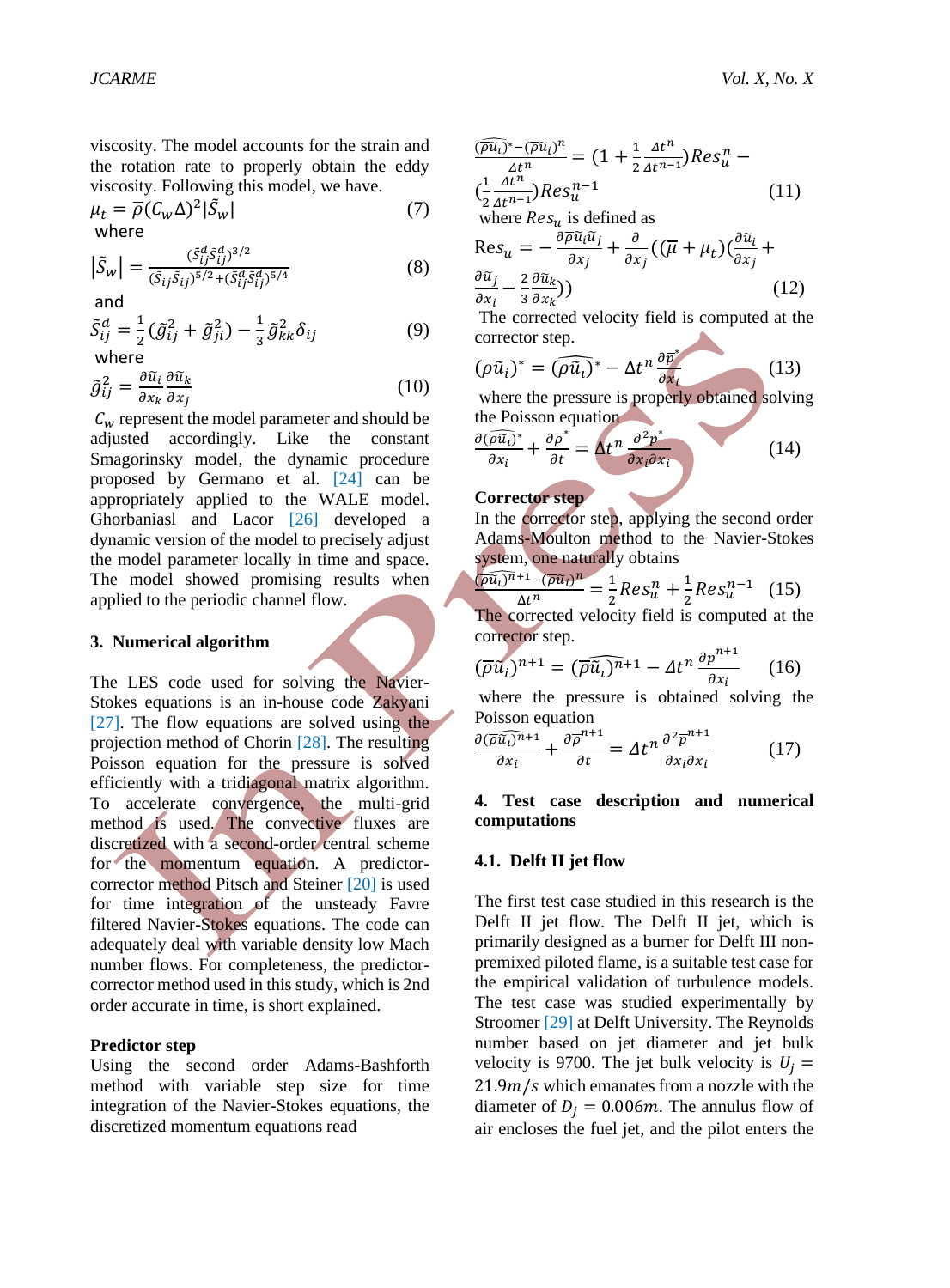domain with a bulk speed of 4.4 m/s. The burner is surrounded by a co-flow of air at 0.4 m/s. A schematic figure of the Delft II test case is depicted in [Fig. 1.](#page-4-0)



<span id="page-4-0"></span>Fig. 1. Schematic picture of Delft II test case burner (jet head) taken from Merci et al.  $[30]$ 

For the simulation of the Delft II test case, a cylindrical domain with  $153D_j$  length and  $40D_j$ diameter is used. The computational cylindrical mesh consists of  $216 \times 40 \times 40$  cells with clustering in axial and radial directions near the jet region. Ultimately, the mesh is divided into 9 blocks in the axial direction for parallel computations. The mesh is presented in [Fig. 2.](#page-4-1)



<span id="page-4-1"></span>**Fig. 2.** Mesh generated for Delft II test case

### **4.2. Sydney bluff body jet flow**

The second test case studied in this research is the Sydney bluff body jet flow. The Sydney bluff body jet case was also primarily designed as a burner for Sydney bluff body flame. The test

case was studied experimentally by the University of Sydney. The specific details of the experiment can be found in [Dally et al. \[31\]](#page-10-13) and [Dally et al. \[32\]](#page-10-14). The Sydney bluff body test case consists of a jet that emanates from a circular pipe with  $D_i = 3.6$ mm diameter. A bluff body of the diameter  $D_h = 50$ mm, surrounds the jet. The whole bluff body is surrounded by a coflow. The Jet velocity is  $U_i = 61m/s$  and the coflow velocity is 20 m/s. A schematic picture of the Sydney bluff body test case is displayed in [Fig. 3.](#page-4-2)



<span id="page-4-2"></span>**Fig. 3.** Schematic picture of Sydney bluff test case taken from [Kempf et al. \[33\]](#page-10-15)

For the simulation of the Sydney bluff body flow, a cylindrical domain with  $7.2D<sub>b</sub>$  length and  $4.88 D<sub>b</sub>$  diameter is used. The cylindrical mesh consists of  $192 \times 64 \times 40$  cells. For parallel computations, the mesh is carefully divided into 8 blocks in axial directions. The mesh is illustrated in [Fig. 4.](#page-4-3)



<span id="page-4-3"></span>**Fig. 4.** Mesh generated for Sydney bluff body test case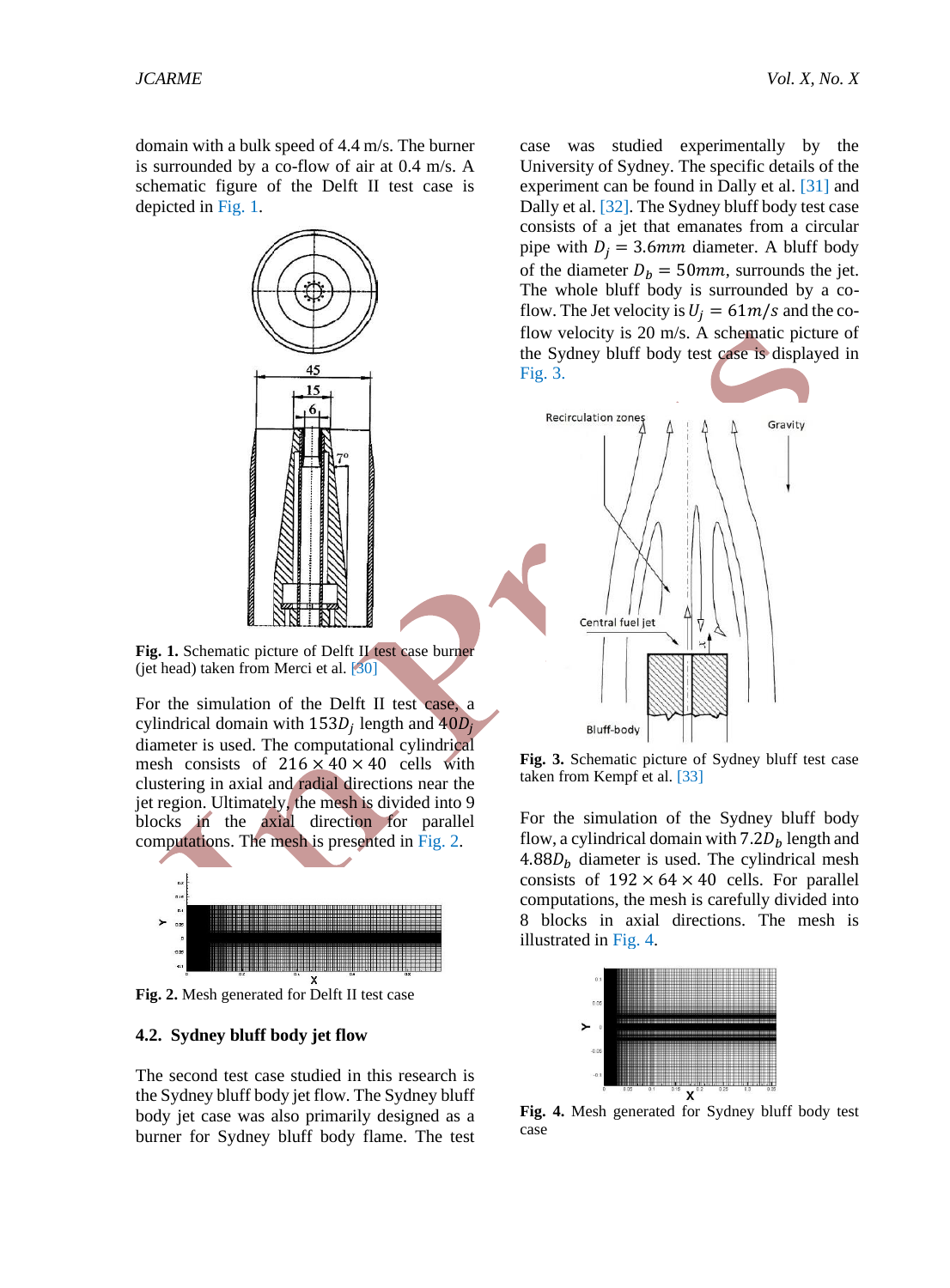### **5. Results and discussion**

Results are shown for the Delft II test case in [Fig.](#page-5-0)  [5](#page-5-0) & [Fig](#page-5-1)**. [6](#page-5-1)**. At the inlet, the velocity boundary conditions are imposed from the given experimental data, and the pressure is extrapolated. At the outlet, the pressure is set to ambient pressure, and the velocity is extrapolated. For the far-field, the velocities are set to far-field values.

To obtain the results, 10 through flow times,  $\tau$ , of calculation was performed based on the jet velocity and the domain length to pass the transient time.

$$
\tau \approx \frac{L_D}{U_j} \tag{18}
$$

where  $L<sub>D</sub>$  stands for the domain length and  $U<sub>i</sub>$ represent the jet velocity. The value of the through-flow times for the Delft II case is about 0.03 seconds. An additional 10 through flow times of calculation was performed to obtain statistically averaged results.



<span id="page-5-0"></span>experimental data for Delft II test case

The comparison of the axial velocity with experimental data of [Stroomer \[29\]](#page-10-11) is made in [Fig](#page-5-0)**. [5](#page-5-0)** for five different cross-sections along the centerline as well on the centerline itself. Also, [Fig. 5](#page-5-0) & [Fig](#page-5-1)**. [6](#page-5-1)** show the comparison between three various SGS models where CSM stands for constant Smagorinsky, DSM for dynamic Smagorinsky and DWM for dynamic WALE model.



<span id="page-5-1"></span>**Fig. 6.** Comparison of rms of axial velocity with experimental data for Delft II test case

As it is shown in the [Fig. 5](#page-5-0) & [Fig](#page-5-1)**. [6](#page-5-1)**, the DWM generally performs better than the DSM and the CSM model. Looking at the axial velocity in [Fig.](#page-5-0)  [5,](#page-5-0) it is seen that the centerline axial velocity decays faster for the DSM than the other two models. Therefore, it fails to predict the centerline velocity accurately farther downstream. In contrast, the axial centerline velocity is higher than the experimental data for the CSM especially in the near-field region of the jet. Interestingly, the DWM accurately predicts the axial centerline velocity. Reason for the superior results of the dynamic WALE is due to ability of the model to capture flows with strong shear forces. As can be seen in Eqs. (8-10), the model adjusts for high strain rate of the flow field. In the current configuration, these high strain rates happens at contact surface of the jet and coflow. Also, dynamic procedure applied to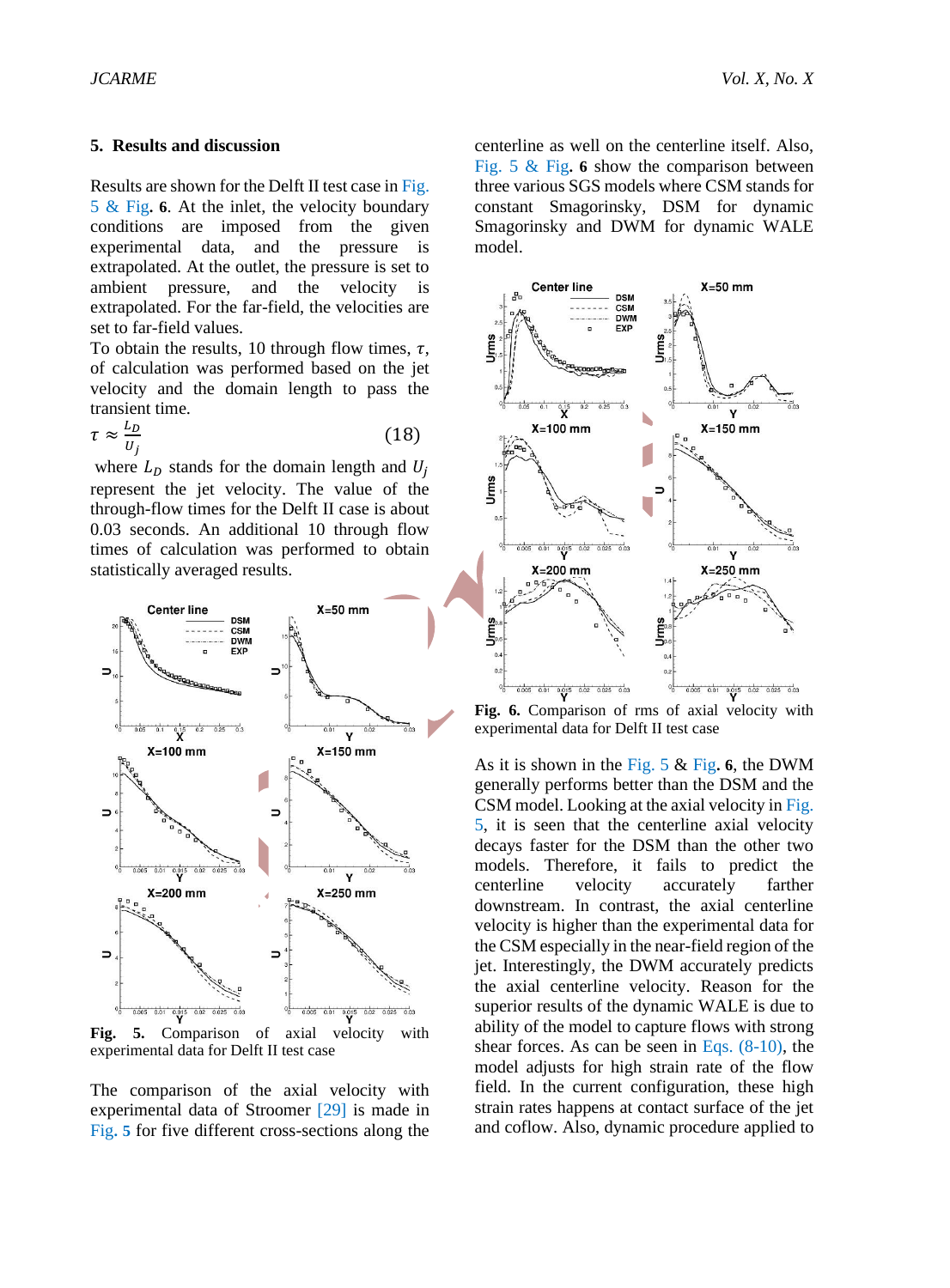the WALE model helps to further improve the results.

The same is true for the prediction of axial velocity in different cross-sections, especially the cross-sections close to the nozzle. As it can be seen in Fig.  $5$ , the diffusion of the jet is very well predicted by the DWM for section  $x =$ 50 mm and  $x = 100$  mm. All three SGS models overpredict the axial velocity in the co-flow region at  $7.5$ mm  $\lt Y \lt 22.5$ mm. This can be explained by a lack of turbulence at the co-flow inlet profile.

For the remaining cross-sections, there are slight differences in the prediction of axial velocity. This can be explained that far from the jet, the strain rate is not too high and there is no strong shear force acting on the flow. Therefore, all models behave similarly farther downstream.

Additionally, near the edge of the domain at the far-field, the axial velocity prediction of the DWM agrees with experimental data. Despite a more accurate prediction of the axial velocity near the jet region for the CSM, as the radius increases, the axial velocity drastically deviates from the experiment. The DWM under-predicts the axial velocity near the jet region but obtains better agreement with the experiment in the coflow region. The DWM provides a good prediction of the axial velocity for both jet and co-flow regions. Generally, in the absence of strong shear force, almost all SGS models behave similarly.

In [Fig. 6,](#page-5-1) the rms of axial velocity is compared against the experimental data for three SGS models. Looking at the rms of the axial velocity along the centerline reveals that all three models underestimate the rms values. However, comparisons of the rms of axial velocity in different cross-sections reproduce the experimental results fairly well. There are no significant differences between all three SGS models in the comparison of the rms of axial velocity.



<span id="page-6-0"></span>Fig. 7. Streamline for Sydney bluff body test case: without digital filter (up), with digital filter (down)

The next test case is the Sydney bluff body flow. Similar to the previous test case, to obtain the results 15 through flow times of calculation were performed to pass the transient time and then an additional 15 through flow times to obtain statistically averaged results. Similar to previous test case, the pressure is extrapolated at the inlet. At the outlet, the velocity is extrapolated and the pressure is set to ambient pressure. The treatment of the far-field boundary condition for the Sydney bluff body test case is similar to the Delft II test case. However, for imposing the inlet velocity boundary condition, two alternative methods are employed. Initially, the laminar inlet velocity boundary condition was applied and then the digital filter of [Klein et al.](#page-10-16) [\[34\]](#page-10-16) is used to further improve the results.

The Sydney bluff body test case has two distinctive shear layers. The inner shear layer forms because of the jet emanating from the center of the solid bluff body. The velocity difference between the jet and the solid bluff body produces this shear layer. The outer shear layer forms because of the flow passing over the edge of the bluff body. This develops two counter-rotating vortices behind the bluff body that can be clearly identified in [Fig. 7.](#page-6-0)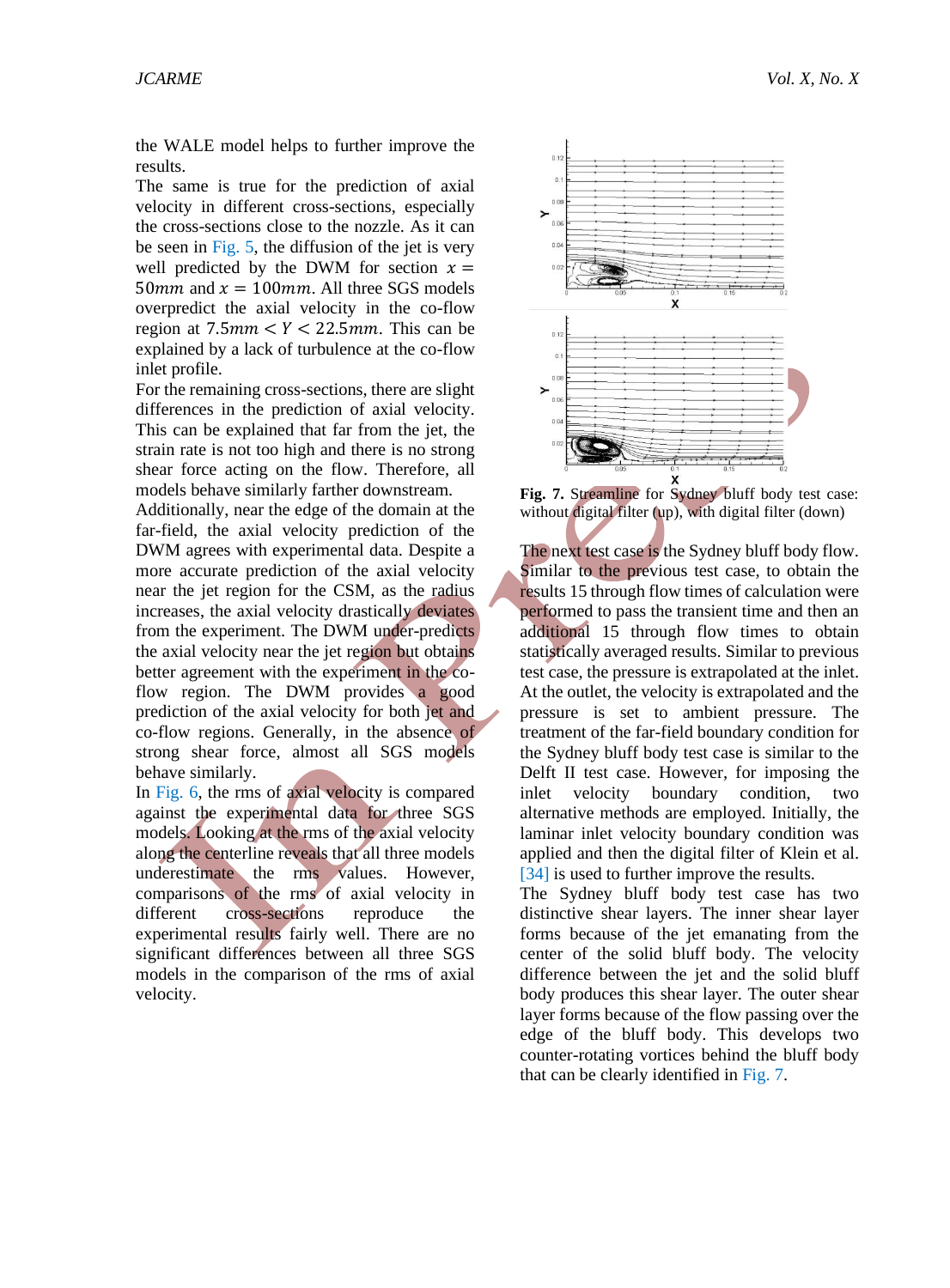

<span id="page-7-0"></span>**Fig. 8.** Comparison of axial velocity for Sydney bluff body test case: different SGS model

First, the comparison of the results for three various SGS models using laminar inlet velocity boundary condition with the experimental data of [Dally et al. \[31\]](#page-10-13) and [Dally et al. \[32\]](#page-10-14) is presented in [Fig. 8](#page-7-0) & [Fig](#page-7-1)**. [9](#page-7-1)**. The comparison of the axial velocity along six different crosssections in the stream-wise direction is presented in [Fig. 8.](#page-7-0) There are no significant differences between the results of the three SGS models. However, the DWM seems to be a bit superior to the DSM and CSM. The same conclusion as in Delft II test case is also valid here.

It is recognized i[n Fig. 9](#page-7-1) that there are two peaks for the rms of the axial velocity at  $x = 3mm$  and  $x = 10$ mm. These peaks correspond to the formation of the shear layers mentioned above.



<span id="page-7-1"></span>**Fig. 9.** Comparison of rms of axial velocity for Sydney bluff body test case: different SGS model

To improve the results, a synthetic digital filter proposed by [Klein et al. \[34\]](#page-10-16) is applied at the inlet boundary condition. For the SGS modeling, DWM is used as it has shown privileged results in comparison to other SGS models studied before. The digital filter creates a randomly generated turbulent inlet velocity boundary condition that mimic the real condition of the jet at inflow of the domain. When using a laminar inlet velocity boundary condition, the lack of turbulence at the inflow boundary condition causes over-prediction of the recirculation zone behind the bluff body. After utilizing the digital filter of Klein et al.  $[34]$ , the results were improved drastically. It can be noted in [Fig. 7,](#page-6-0) the point of reattachment for the digital filer is shorter than the laminar inlet. That is because increasing the momentum exchange in the shear layers will lead to stronger and more mixing.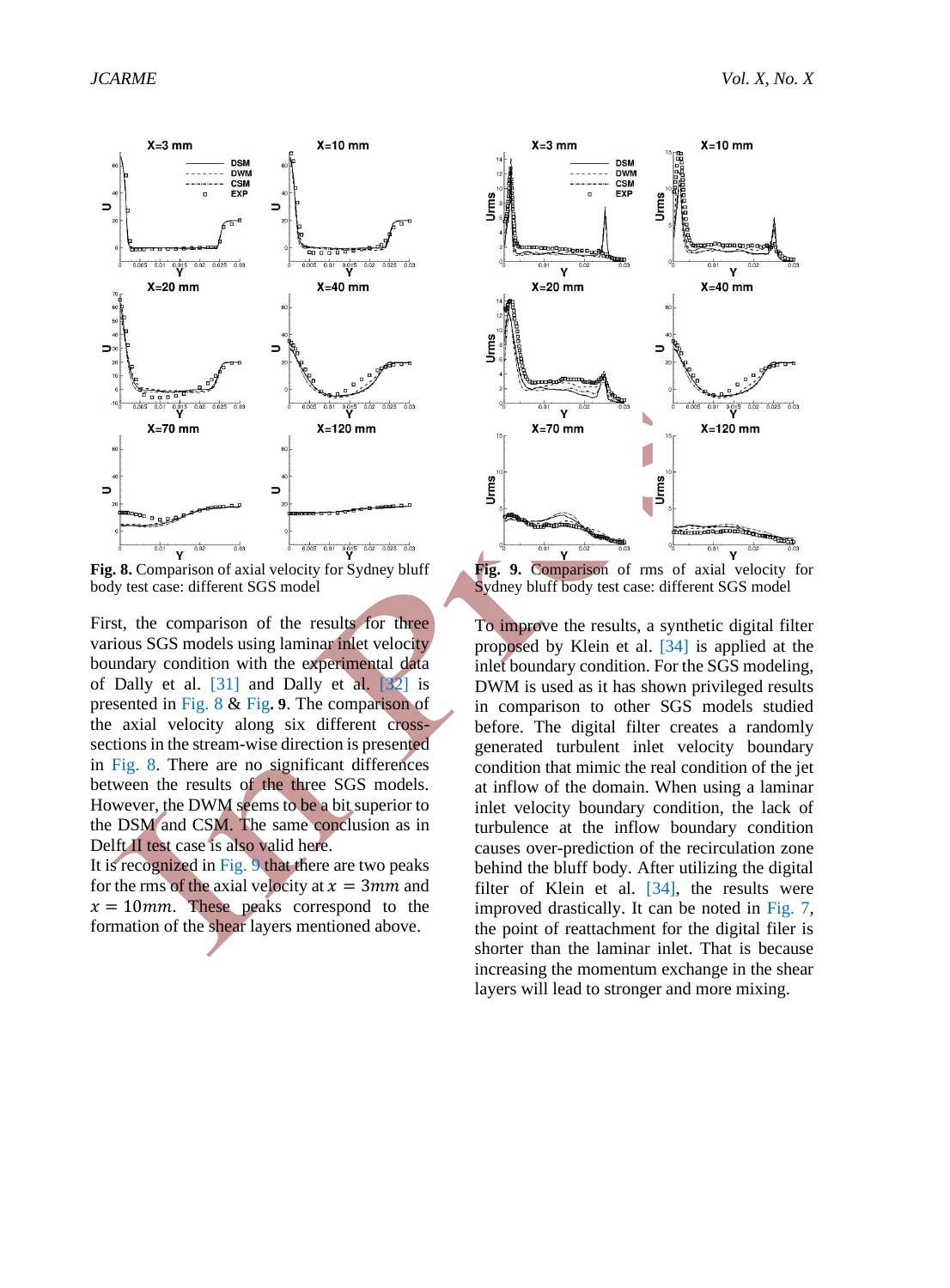

<span id="page-8-0"></span>**Fig. 10.** Comparison of axial velocity for Sydney bluff body test case: different inlet boundary condition

This is exceptionally critical for combustion applications where the fuel and the co-flow of oxidizer should mix properly to have complete combustion. The comparison between two different inlet velocity boundary conditions using the DSM for the axial and the radial velocities and their rms is shown in [Fig. 10](#page-8-0) and [Fig. 11.](#page-8-1) As it can be observed in [Fig. 10,](#page-8-0) at  $x =$ 20mm and  $x = 40$ mm, where the recirculation region is located, the results are improved considerably. Additionally, it is apparent from [Fig. 11](#page-8-1) that the rms of axial velocity is improved drastically at mentioned locations due to the improved application of boundary condition.



<span id="page-8-1"></span>**Fig. 11.** Comparison of rms of axial velocity for Sydney bluff body test case: different inlet boundary condition

# **6. Conclusion**

Large eddy simulation of Delft II jet flow and Sydney bluff body jet flow performed using three different eddy-viscosity based SGS models. The constant Smagorinsky model, the dynamic Smagorinsky model, and the dynamic WALE model are used to evaluate the effects of the SGS model on the prediction of two complex jets.

First, the Delft II jet flow are studied using the three different SGS models. The results show that the dynamic WALE model is superior in prediction of Delft II test case especially near the jet region.

Next, the Sydney bluff body jet flow is investigated. It is found that the dynamic WALE model is advantageous in case of Sydney bluff body flow. This is because the model accounts for the right asymptotic behavior near solid walls and shear flows which present in the current flows.

To improve the results, the synthetic digital filter is properly used at the inlet boundary condition. It is discovered that the turbulence inlet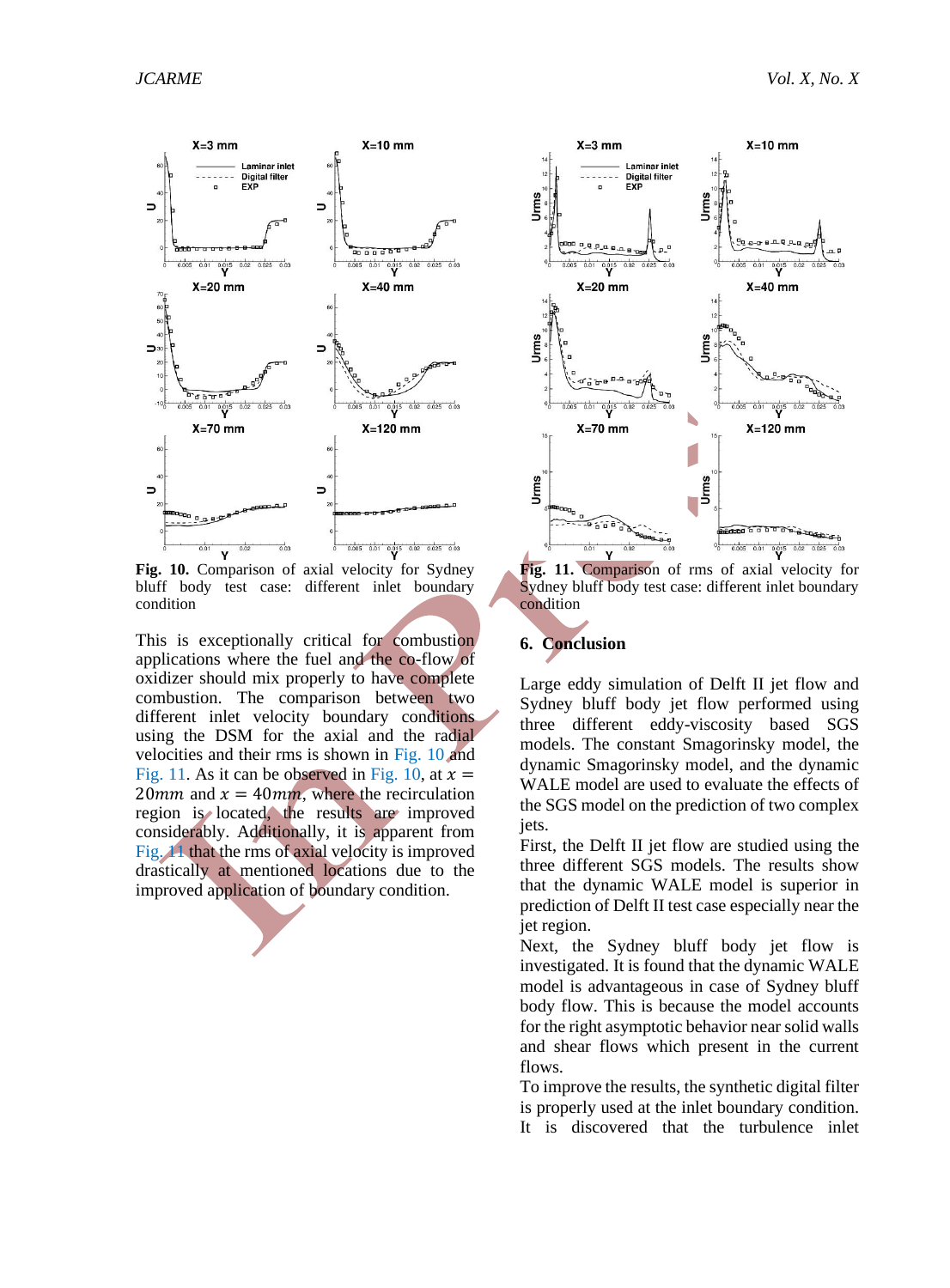boundary condition causes the results improve drastically in recirculation regions. To summarize, it is found that the dynamic WALE model produces a more precise prediction of the flow field especially near the jet region when applying turbulence boundary condition for the inlet velocity.

To improve the results, it is suggested to study the flow fields using advanced technique like Detached Eddy Simulations (DES). This approach solve RANS equations in near wall regions and LES far from the wall when the flow is homogenous.

### **Acknowledgment**

This research was funded by the Aerospace Research Institute (ARI) of the ministry of science, research and technology of the I.R. IRAN. This funding is thankfully acknowledged.

# **References**

- <span id="page-9-0"></span>[1] G. K. Batchelor, *An Introduction to Fluid Dynamics*, 1st ed., Cambridge University Press, Cambridge, (2000).
- <span id="page-9-1"></span>[2] H. Schlichting and K. Gersten,<br>Boundary-Layer Theory, 9th ed., *Boundary-Layer Theory,* Springer, Berlin, (2017).
- <span id="page-9-2"></span>[3] C. G. Ball, H. Fellouah and A. Pollard, "The flow field in turbulent round free jets", *Prog. Aerosp. Sci.,* Vol. 50, No. 1, pp. 1-26, (2012).
- <span id="page-9-3"></span>[4] N. Branley and W. P. Jones, "Large eddy simulation of a turbulent non-premixed flame", *Combust. Flame,* Vol. 127, No. 1-2, pp. 1914-1934, (2001).
- <span id="page-9-4"></span>[5] D. C. Wilcox, *Turbulence Modeling for CFD*, 3rd ed., DCW Industries, La Canada, (2006).
- <span id="page-9-5"></span>[6] J. Smagorinsky, "General circulation experiments with the primitive equation", *Mon. Weather Rev.,* Vol. 91, No. 3, pp. 99-165, (1963).
- [https://journals.ametsoc.org/view/journals/mwr](https://journals.ametsoc.org/view/journals/mwre/91/3/1520-0493_1963_091_0099_gcewtp_2_3_co_2.xml) [e/91/3/1520-](https://journals.ametsoc.org/view/journals/mwre/91/3/1520-0493_1963_091_0099_gcewtp_2_3_co_2.xml) [0493\\_1963\\_091\\_0099\\_gcewtp\\_2\\_3\\_co](https://journals.ametsoc.org/view/journals/mwre/91/3/1520-0493_1963_091_0099_gcewtp_2_3_co_2.xml) [\\_2.xml](https://journals.ametsoc.org/view/journals/mwre/91/3/1520-0493_1963_091_0099_gcewtp_2_3_co_2.xml)
- <span id="page-9-6"></span>[7] M. Lesieur and O. Metais, "New trends in large-edyy simulations of

turbulence", *Annu. Rev. Fluid Mech.,*  Vol. 28, No. 1, pp. 45-82, (1996).

- <span id="page-9-7"></span>[8] U. Piomelli, "Large-eddy simulation: achievements and challenges", *Prog. Aerosp. Sci.,* Vol. 35, No. 4, pp. 335- 362, (1999).
- <span id="page-9-8"></span>[9] Y. Zhiyin, "Large-eddy simulation: Past, present and the future", *Chinese J. Aeronaut.,* Vol. 28, No. 1, pp. 11-24, (2015).
- <span id="page-9-9"></span>[10] C. Bogey, O. Marsden and C. Bailly, "Investigation of the effects of initial turbulence level on the flow field properties of a subsonic jet", *Proc. of 7th International Symposium on Turbulence and Shear Flow Phenomena* Ottawa, Canada, pp. 1-6, (2011).
- <span id="page-9-10"></span>[11] A. W. Abboud and S. T. Smith, "Large eddy simulation of a coaxial jet with a synthetic turbulent inlet", *Int. J. Heat Fluid Flow,* Vol. 50, No. 1, pp. 240-253, (2014).
- <span id="page-9-11"></span>[12] H. Li, N. K. Anand, Y. A. Hassan, et al., "Large eddy simulations of the turbulent flows of twin parallel jets", *Int. J. Heat Mass Trans.,* Vol. 129, No. 1, pp. 1263- 1273, (2019).
- <span id="page-9-12"></span>[13] W. P. Jones and M. Wille, "Large-eddy simulation of a plane jet in a crossflow", *Int. J. Heat Fluid Flow,* Vol. 17, No. 3, pp. 296-306, (1996).
- <span id="page-9-13"></span>[14] F. di Mare, W. P. Jones and K. R. Menzies, "Large eddy simulation of a model gas turbine combustor", *Combust. Flame,* Vol. 137, No. 3, pp. 278-294, (2004).
- <span id="page-9-14"></span>[15] P. Majander and T. Siikonen, "Largeeddy simulation of a round jet in a crossflow", *Int. J. Heat Fluid Flow,* Vol. 27, No. 3, pp. 402-415, (2006).
- <span id="page-9-15"></span>[16] D. J. Bodony and S. K. Lele, "Current Status of Jet Noise Predictions Using Large-Eddy Simulation", *AIAA J.,* Vol. 46, No. 2, pp. 364-380, (2008).
- <span id="page-9-16"></span>[17] J. R. DeBonis, "Progress towards largeeddy simulations for prediction of realistic nozzle systems", *J. Propuls. Power,* Vol. 23, No. 5, pp. 971-980, (2007).